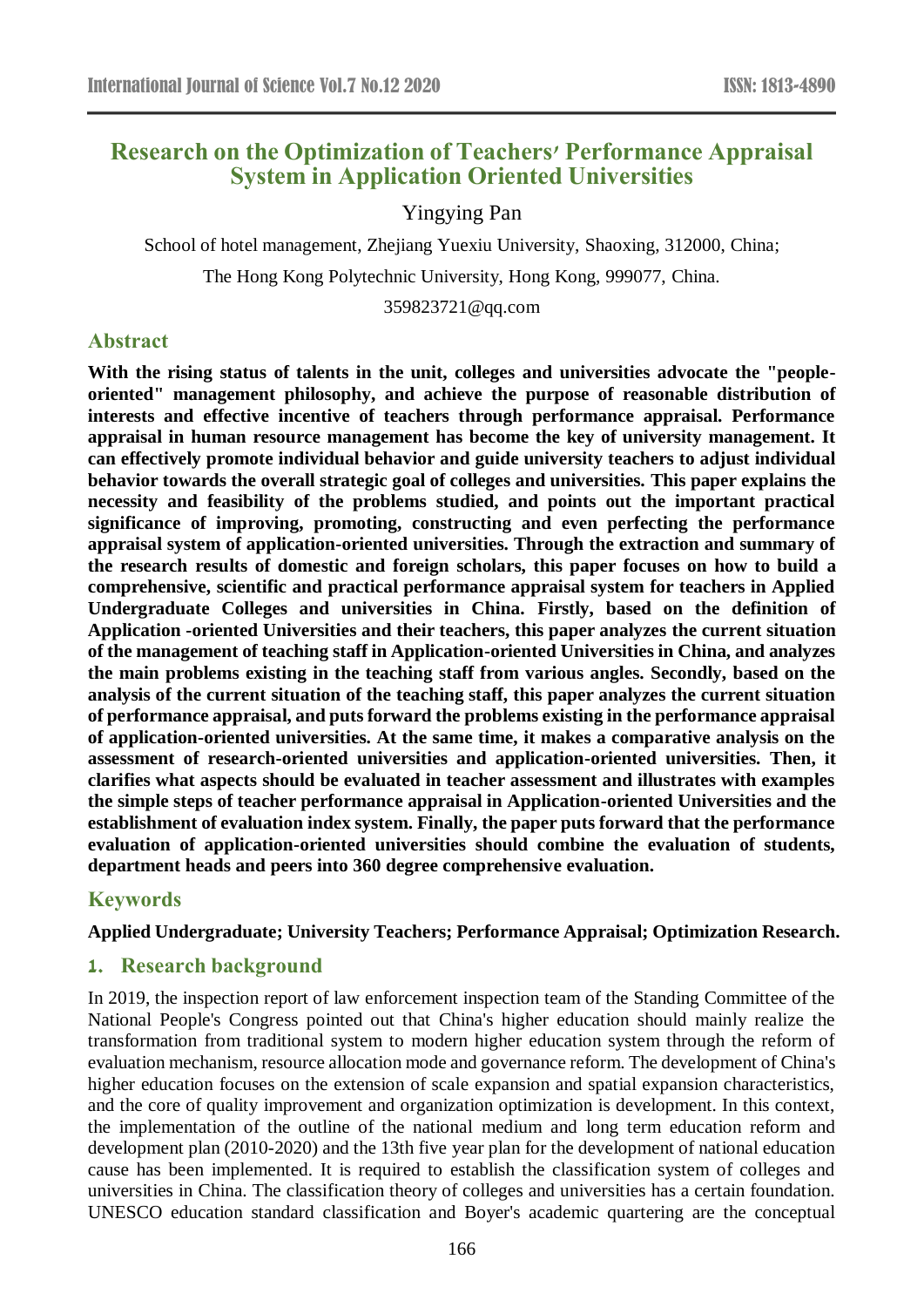framework of academic classification, and the function theory of colleges and universities is the action criterion for the reform of university classification.

The Carnegie Foundation for the promotion of teaching in the United States, the u-map of the European Union, and the Ministry of education, education, science and technology of Japan have made systematic studies on the classification of colleges and universities. Chinese scholars (Shi qiuheng & Kang min, 2017) Combined with the current situation of the central government policy, the paper forms the idea of classification according to the types of talent training, and establishes the consensus of three types of atmosphere research, application and vocational skills in Colleges and universities in China.

In recent years, under the background of strong demand for human resources and skills in economic development, some colleges and universities in our country mainly focus on the application-oriented talents training. The school running concept, school orientation, teaching staff, discipline construction, funding, management mechanism, operation mechanism and other aspects are in the exploratory stage, and the research on various perspectives and levels of application-oriented undergraduate is increasing.

Application oriented colleges and universities are an important part of China's undergraduate colleges and universities. According to the information published on the website of the Ministry of education, there were 597 undergraduate colleges in 1999 and 1265 in 2019. During this period, the total number of undergraduate colleges and universities increased significantly, while the number of central affiliated colleges and universities decreased, and the number of local colleges and universities increased significantly, especially the number of application-oriented universities, Most of them are application-oriented. It can be seen that the number of new research (Academic) Universities in the past 20 years is not obvious, while the newly added universities are basically Local Applicationoriented Universities.

|      |                                      | Institutions affiliated to the | <b>Application Oriented</b> |
|------|--------------------------------------|--------------------------------|-----------------------------|
| year | Number of undergraduate institutions | central government             | Universities                |
| 1999 | 597                                  | 207                            |                             |
| 2004 | 684                                  | 104                            | 9                           |
| 2009 | 1090                                 | 106                            | 370                         |
| 2014 | 1202                                 | 110                            | 420                         |
| 2019 | 1265                                 | ! 14                           | 434                         |

Table 1 changes in the number of undergraduate institutions

Source: the statistics of the Ministry of education website

Yiqi Mei, former president of Tsinghua University, said: "a university is not a building, but a master." Compared with research-oriented universities, the development path of application-oriented universities is quite different. Among the factors restricting the development of Application-oriented Universities in China, the problem of teachers is the key factor. The performance appraisal system of research-oriented university teachers is relatively mature. The concept of application-oriented undergraduate course has really risen in recent years in China. As for the research on the performance evaluation of teachers in application-oriented universities, there are few researches. Nowadays, the personnel management system of application-oriented universities still follows the traditional system of research-oriented universities. However, due to the change of teaching and training objectives today, the personnel management system of application-oriented universities still follows the traditional system of research-oriented universities. The contradiction between the school and the teachers has indirectly affected the students, thus affecting and limiting the long-term development of the school.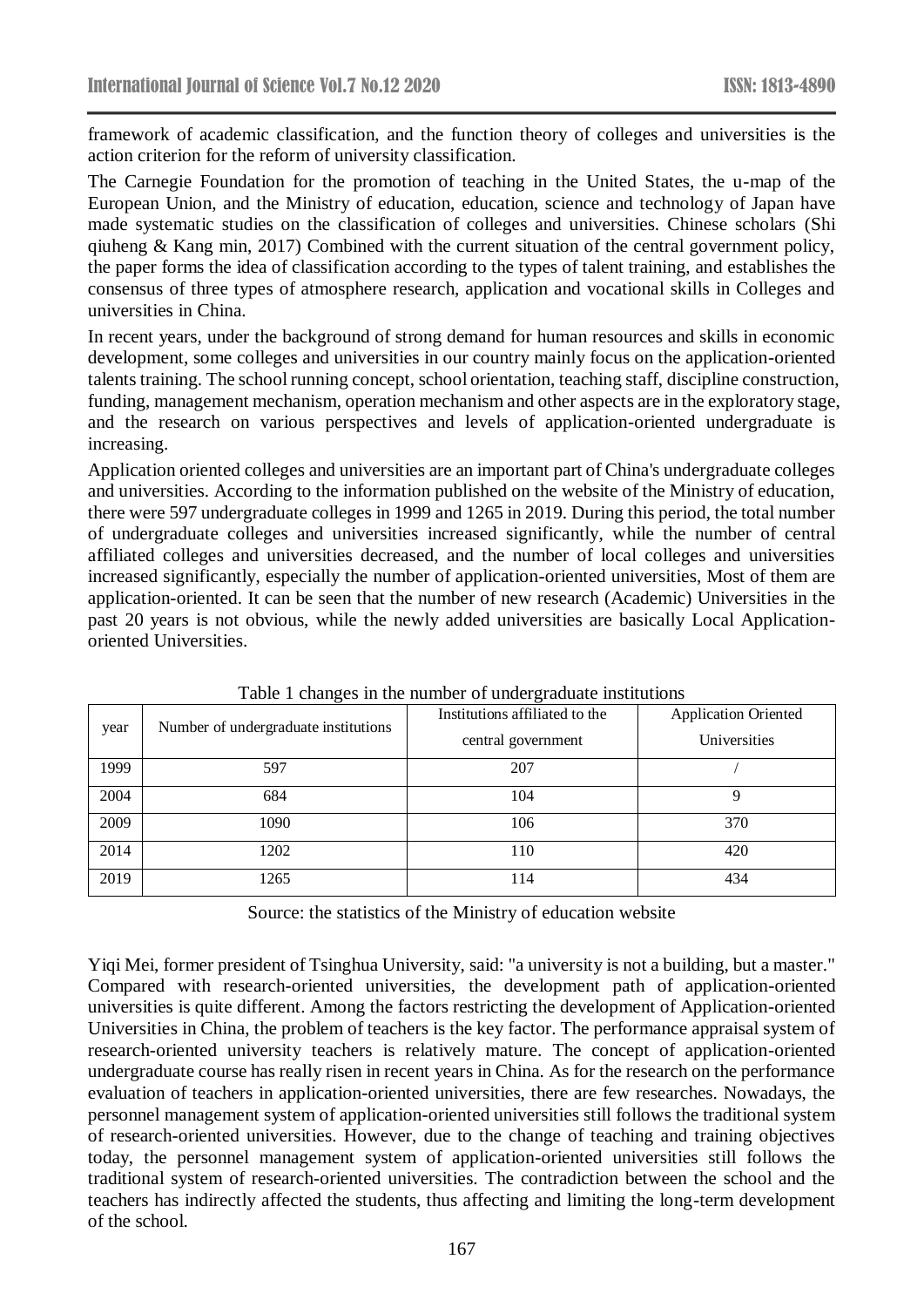## **2. Literature References**

#### **2.1 Incentive theory**

The main incentive theories in management include Maslow's hierarchy of needs, Herzberg's two factor theory, achievement demand theory, expectation theory, equity theory and Porter Lawler model. Porter Lawler's theory of expectancy was put forward by American behavioral scientists Leman Porter and Edward Lawler in 1968.In order to form a virtuous circle of incentive effort performance reward satisfaction and reward effort from satisfaction, the theory still plays an important role in foreign enterprise management.

#### **2.2 Research on performance appraisal**

Throughout the development of performance appraisal, there are six stages: reward and punishment adjustment under the condition of equalitarianism, subjective evaluation, "virtue, ability and diligence", MBO, performance appraisal based on KPI (key performance indicator), and performance management based on Strategy (BSC).

Performance evaluation research has been relatively mature, and the existing performance evaluation pays more attention to refinement and practical relevance. At the same time, with the development of statistical methods, it brings convenience to the research of performance evaluation. The causal model and personal performance model of performance evaluation are proposed. The study of the structure of performance itself has also enhanced people's understanding of performance, especially the distinction between task performance and relational performance, which has been supported by quite a number of empirical studies.

### **2.3 Research on performance appraisal of teachers in application oriented Universities 3.3.1 Summary of research on performance appraisal of University Teachers**

Since the beginning of the 20th century, European and American countries have carried out the exploration of establishing teacher evaluation system. However, in the first half of the 20th century, there were still few schools that used formal procedures to evaluate teachers. The formal teacher evaluation system came into being in the 1950s.However, it was not until the 1970s that the teacher evaluation system began to be widely used in schools, and the research on teacher evaluation also developed rapidly in this period. Since the 1990s, the research in this field has developed more rapidly, and a large number of teacher evaluation models and methods have emerged.

Teacher evaluation in China began in the 1960s and stagnated during the cultural revolution.Since the 1990s, teacher assessment has been developed again.The research on the performance appraisal of university teachers in China can be summarized into two aspects

The first is to learn from the development experience of foreign teachers' evaluation to construct a new teacher evaluation system; the second is to conduct quantitative research on the problems existing in domestic teacher evaluation and explore its solutions.

### **3.3.2 Research review on performance appraisal of teachers in Applied Undergraduate Universities**

Domestic research on application-oriented undergraduate education is gradually becoming largescale. In the database of CNKI, 24800 relevant records have been found with "application-oriented undergraduate" as the key word. The main research contents focus on teaching reform, personnel training, school positioning and practical teaching. The search for "application-oriented undergraduate" and "performance appraisal" as keywords shows only 36 relevant records, From 2011 to 2015, there were only 7 related literatures, and scholars' research on them increased gradually from 2016. Researcher (Zhang Meihe & Xie linling, 2018; Zheng Zhen, 2012) This paper points out that there are several problems in the performance management of full-time teachers in applicationoriented universities, such as the disconnection between performance management and strategic management, the lack of emphasis on "teachers' practical skills" in the setting of performance indicators, the lack of consideration of the training objectives and characteristics of applied undergraduate talents, the emphasis on short-term objectives and the neglect of long-term objectives,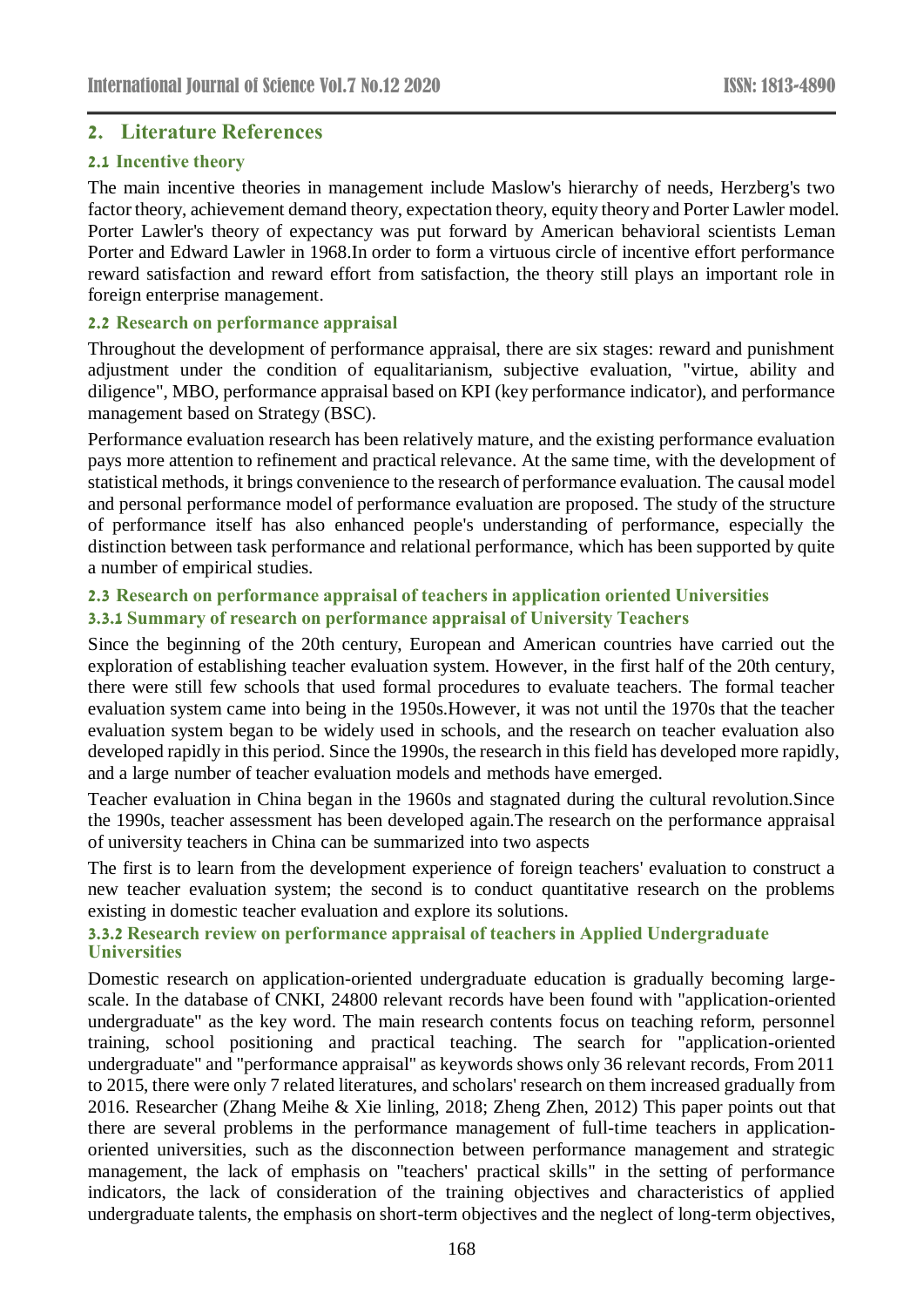formalized assessment and delayed feedback. Finally, it puts forward the suggestion of Applying Balanced Scorecard in the performance management of full-time teachers in application-oriented universities. (Zheng Xin, 2017) It is mentioned that the existing incentive mechanism in applicationoriented universities is not friendly to young teachers, and there are some problems such as lack of proper guidance, insufficient attention to the cultivation of young teachers and lack of scientific performance evaluation system.

At present, most of the research focuses on the problems and causes of the performance appraisal of application-oriented university teachers. However, the research on the evaluation system of application-oriented university teachers, especially the young teachers, is mainly based on theory, and there are few empirical studies on the scientific and reasonable construction of the performance appraisal system of application-oriented university teachers.

## **3. The current situation of teachers' performance appraisal in applicationoriented universities**

#### **3.1 The current situation and problems of teaching staff in Universities**

#### **4.1.1 Analysis of the current situation of teaching staff in Universities**

With the vigorous development of economy, China's higher education has made great progress in the past 20 years. At present, the basic situation of teaching staff in Colleges and universities is as follows: **(1) The number and educational structure of full-time teachers in Colleges and universities in China**

In the development of Chinese universities for more than 20 years, the construction and management of full-time teachers has always been an important link in the chain of running a school. As can be seen from table 2 below, in addition to the substantial increase in the number of university teachers, the education background has been greatly improved. The proportion of master's degree has increased from 23% in 1999 to 37% in 2019, and the promotion of doctoral students is more obvious, from the original 5% to 27%. This shows that the overall strength of university teachers has made obvious progress.

|                                          | Table 2 The number of full-time teachers and their educational background structure in Colleges |  |  |  |  |  |  |
|------------------------------------------|-------------------------------------------------------------------------------------------------|--|--|--|--|--|--|
| and universities in China (unit: person) |                                                                                                 |  |  |  |  |  |  |
|                                          |                                                                                                 |  |  |  |  |  |  |

| vear | total   | doctor | master | bachelor | other |
|------|---------|--------|--------|----------|-------|
| 1999 | 425682  | 23136  | 100492 | 226173   | 20055 |
| 2004 | 858393  | 70487  | 223860 | 532705   | 31341 |
| 2009 | 1295248 | 175872 | 434162 | 314771   | 8922  |
| 2014 | 1534510 | 313136 | 552854 | 648230   | 20290 |
| 2019 | 1740145 | 475787 | 639922 | 610369   | 14067 |

Source: Department of development and planning, Ministry of education

Table 3 Status of professional titles of full-time teachers in Colleges and universities in China [1]

| (unit: person) |                    |        |               |              |         |          |  |  |
|----------------|--------------------|--------|---------------|--------------|---------|----------|--|--|
| vear           | Number of Teachers | Senior | Deputy senior | intermediate | primary | No title |  |  |
| 1999           | 425682             | 39359  | 125900        | 156390       | 83196   | 20837    |  |  |
| 2004           | 858393             | 83231  | 250251        | 280905       | 183285  | 60721    |  |  |
| 2009           | 1295248            | 138161 | 360675        | 477541       | 247962  | 70909    |  |  |
| 2014           | 1534510            | 189136 | 448652        | 613729       | 195763  | 87257    |  |  |
| 2019           | 1740145            | 229157 | 525371        | 673857       | 180196  | 131564   |  |  |

Source: Department of development and planning, Ministry of education

#### **(2) Professional title structure of full-time teachers in Colleges and universities in China**

As can be seen from table 3 below, although the full-time teachers in Colleges and universities have developed rapidly, the proportion of senior professional titles has not changed significantly. In 1999,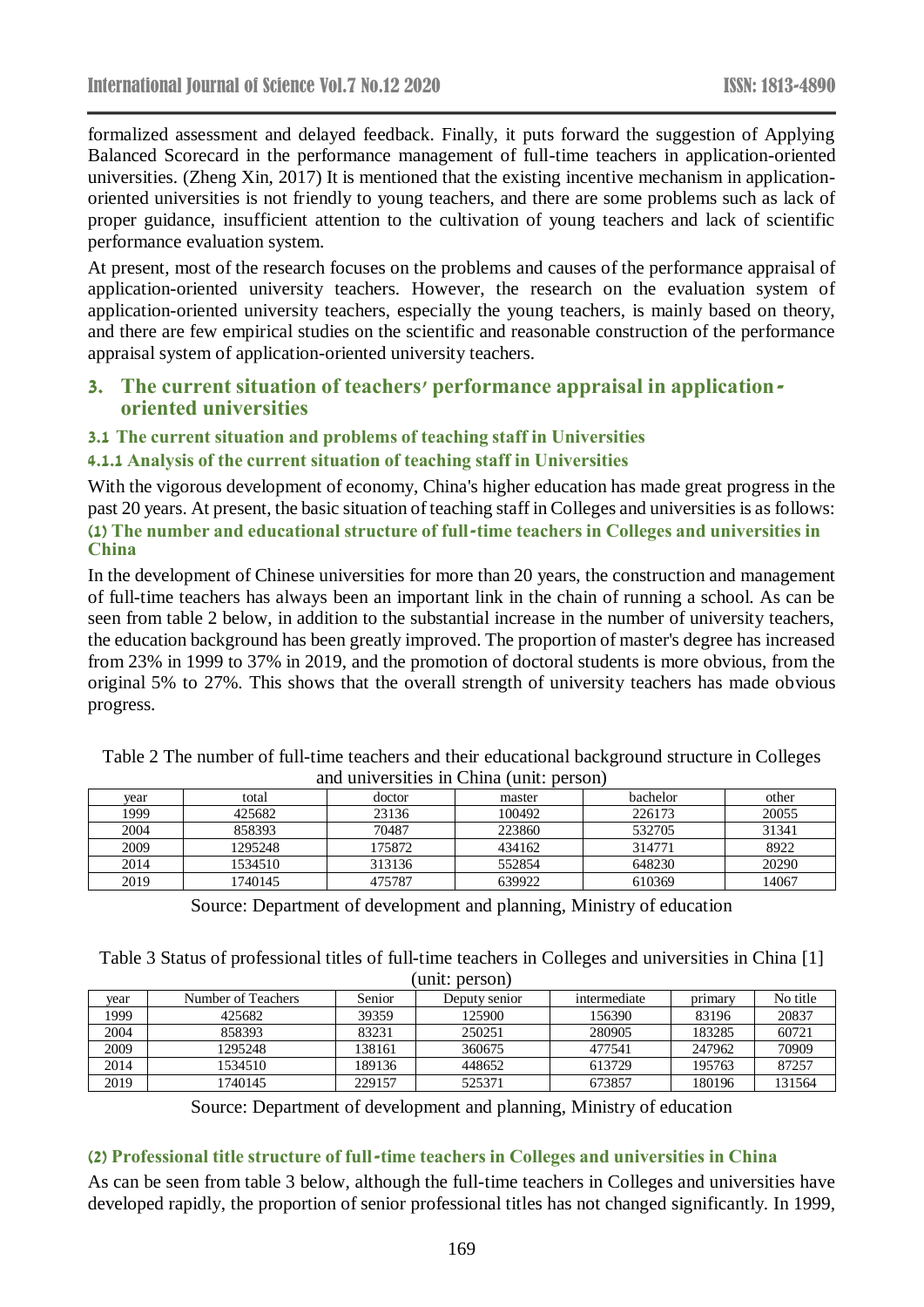senior professional titles accounted for 9% and deputy senior titles accounted for 29%; in 2019, senior professional titles accounted for 13% and deputy senior titles accounted for 30%. It can be seen that although the academic level of university teachers has been greatly improved, the proportion of professional titles is still in a balanced state.

**(3) The age structure of full-time teachers in Colleges and universities in China**

It can be seen from table 4 that the age level of full-time teachers in Colleges and universities in 1999 is mainly under 40 years old, while in 2019, the overall age group is mainly concentrated in 31-45 years old. According to analysis and speculation, this is also a reflection of the improvement of College Teachers' academic level. The improvement of academic qualifications leads to the delay of employment, and the age group of the backbone of teaching has risen for 5 years.

| vear | Below 30 | 31-35  | 36-40  | 41-45  | $46 - 50$ | 51-55  | 56-60  | Over 61 |
|------|----------|--------|--------|--------|-----------|--------|--------|---------|
| 1999 | 117406   | 94150  | 72324  | 45161  | 25496     | 28818  | 32095  | 10232   |
| 2004 | 246246   | 159483 | 161372 | 117917 | 77328     | 43542  | 36037  | 16468   |
| 2009 | 353441   | 255487 | 213245 | 198847 | 131092    | 82386  | 40399  | 20351   |
| 2014 | 221992   | 357844 | 292771 | 226865 | 186599    | 149982 | 69700  | 28757   |
| 2019 | 188502   | 306285 | 387084 | 293724 | 215964    | 174842 | 136010 | 27650   |

| Table 4 Age structure of full-time university teachers in China (unit: person) |  |  |  |
|--------------------------------------------------------------------------------|--|--|--|
|                                                                                |  |  |  |

Source: Department of development and planning, Ministry of education

#### **4.1.2 Main problems of teaching staff in Application-oriented Universities**

Based on the investigation of the construction and training of teachers in Zhejiang applicationoriented universities, the problems are mainly reflected in the following aspects:

**(1) The stability of high-level teachers is poor and the turnover rate is high.**

At present, there are two types of teachers in applied universities that the college trains by itself and introduces high-level talents. Taking the application-oriented universities we investigated as an example, the local government has certain subsidies for talents with high professional titles and academic qualifications. At the initial stage of introduction, both sides signed a service agreement with a fixed number of years. However, in the process of work, high-level talents can see that there are differences in material treatment, social recognition and social welfare between applicationoriented universities and research-oriented universities, which may terminate the employment relationship at any time and go to another university. These factors result in the mobility of high-level talents of application-oriented university teachers, which makes the application-oriented university teachers in an unstable state.

#### **(2) The scientific management of the teaching staff needs to be improved**

In the process of its development, the importance of talents is self-evident. However, there are still the same management system, using the traditional management methods of research-oriented universities, and not combining with the characteristics of Application-oriented Colleges and universities to keep pace with the times. In the training, evaluation, professional title and further study of teachers in application-oriented universities, there is a phenomenon that research is emphasized and application is ignored. The school has not established a stable system for the evaluation of teaching quality and the standardization of teaching behavior. For example, there is no stable teaching plan for individual majors, the talent training program is revised year by year, and there is no highquality teaching material suitable for Application-oriented College Students. There is also a lack of strict standards in teaching, and courses are often set according to the existing teachers or the subjective preference of leaders, which makes it impossible to conduct unified teaching quality inspection and evaluation [2].

#### **(3) Teachers' professional growth is limited.**

Compared with research-oriented universities, application-oriented universities have different professional requirements for teachers. This is a relatively unified and neglected part in the process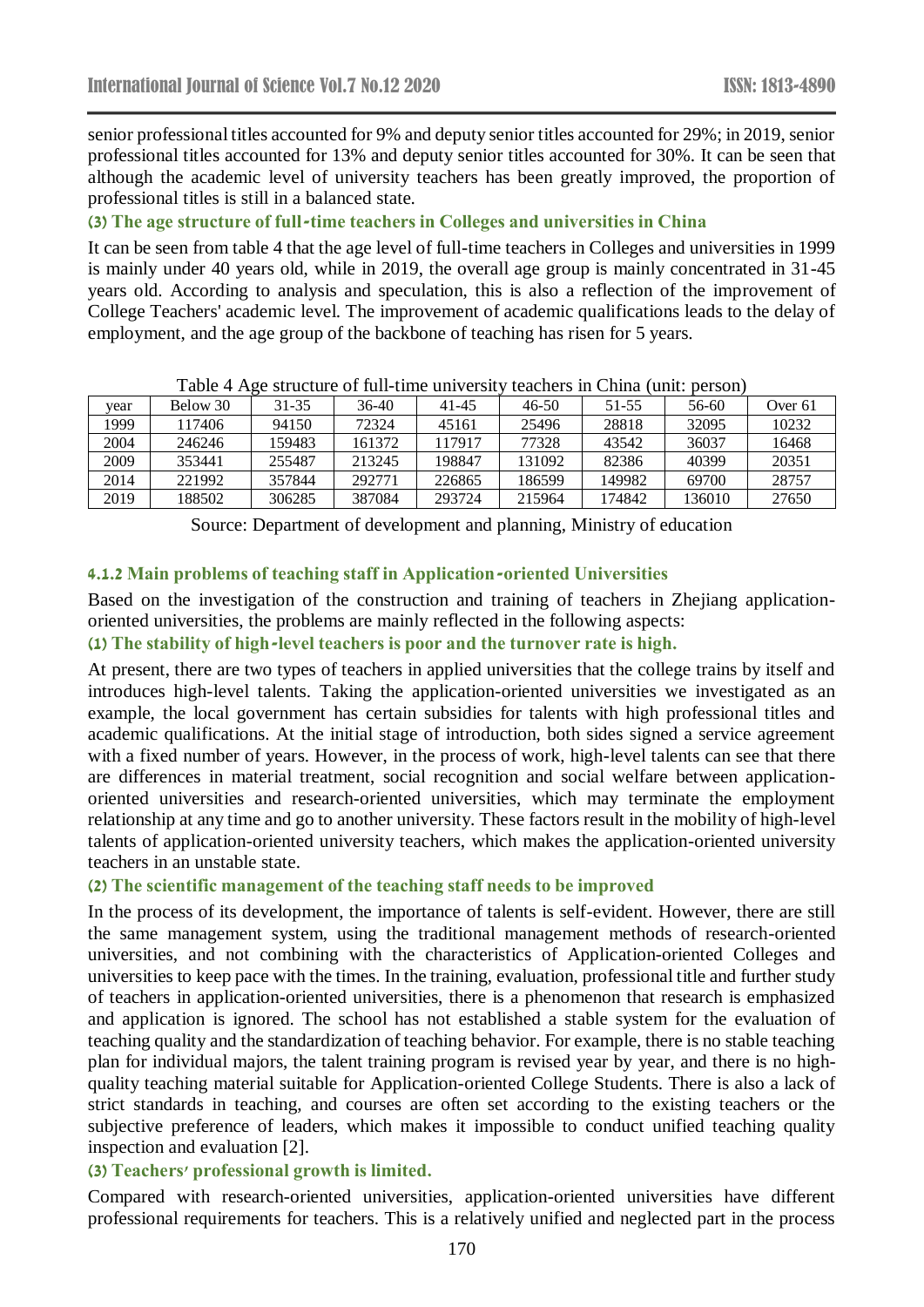of teacher training. The goal of talent cultivation in application-oriented universities is to master the basic theoretical knowledge and have certain practical ability. This requires teachers themselves in addition to a solid theoretical foundation, but also have practical application ability. The teaching task of application-oriented university teachers is heavy, and the lack of post service education is the current situation that most application-oriented colleges and universities are facing. The channel of learning and communication in school is single, and the alternative training methods are temporary training and participating in various kinds of off campus training. It is a common phenomenon that teachers in Application-oriented Colleges and universities have heavy teaching tasks and certain scientific research tasks at the same time. Practical ability training needs a certain material guarantee, and scientific research work needs certain material conditions. Therefore, the professional development of applied university teachers is limited.

#### **3.2 Analysis of the current situation of teachers' performance appraisal in Applied Universities**

The scientific and objective credibility of performance appraisal determines the effectiveness of human resource management. At present, the phenomenon of traditional personnel management in application-oriented universities is quite prominent. The method of teacher assessment is mainly qualitative description. Although qualitative assessment has its own characteristics, it is not easy to distinguish the specific performance of each teacher. It is easy to be affected by the subjective consciousness of leaders and has no obvious incentive effect on teachers. The assessment of the year has become a "burden" for leaders and managers. In some application-oriented universities, this phenomenon even exists for a long time.

For example: X school carries out an assessment on teachers every year. The assessment results are divided into three grades: "excellent, good and qualified". The proportion of excellent students accounts for 20% of the total. Most of them are good, and a few are qualified. Each department of the teacher series is assessed independently and supervised by the party and government Joint Committee of the Department. The leaders of each department and ordinary teachers carry out the evaluation at the same time. The whole process of evaluation is involved, and even the final score is counted by the leaders of each department. Therefore, the number of outstanding teachers is basically obtained by the leaders of each department every year. Before the start of the year-end evaluation, everyone has been tacit about the evaluation results. The original intention of the evaluation has been violated, the evaluation is meaningless, and the evaluation has not played a role in motivating teachers.

In order to better understand the actual situation of performance appraisal for applied undergraduate teachers, a questionnaire about performance appraisal was conducted in Zhejiang YX University, which is shown in Appendix 1 and the documents related to performance appraisal in the university are shown in Appendix 2. Founded in 1981, YX University is a provincial full-time undergraduate college approved by the Ministry of education and the provincial people's government. As of February 2020, there are more than 16000 full-time students, 34 undergraduate majors and 9 secondary colleges.

The main purpose of this survey is to fully understand teachers' views on the implementation of performance management in the university, to understand the impact of performance management on teachers' actual work, and to provide basis for improving teachers' performance management and promoting the construction of school teachers. Survey object: in service teachers in applicationoriented universities. The survey objects were selected by random sampling.

Survey sample: full time teachers engaged in normal teaching work in YX college. It includes middlelevel cadres, retired teachers and ordinary teachers.82 questionnaires were distributed and 80 valid questionnaires were collected.

Survey time: June 2020

Survey method: questionnaire survey.

**4.2.1 Descriptive statistical analysis of questionnaire results**

## **4.2.1.1 Results of descriptive statistical analysis**

Table 5 shows the descriptive statistical analysis results of the questionnaire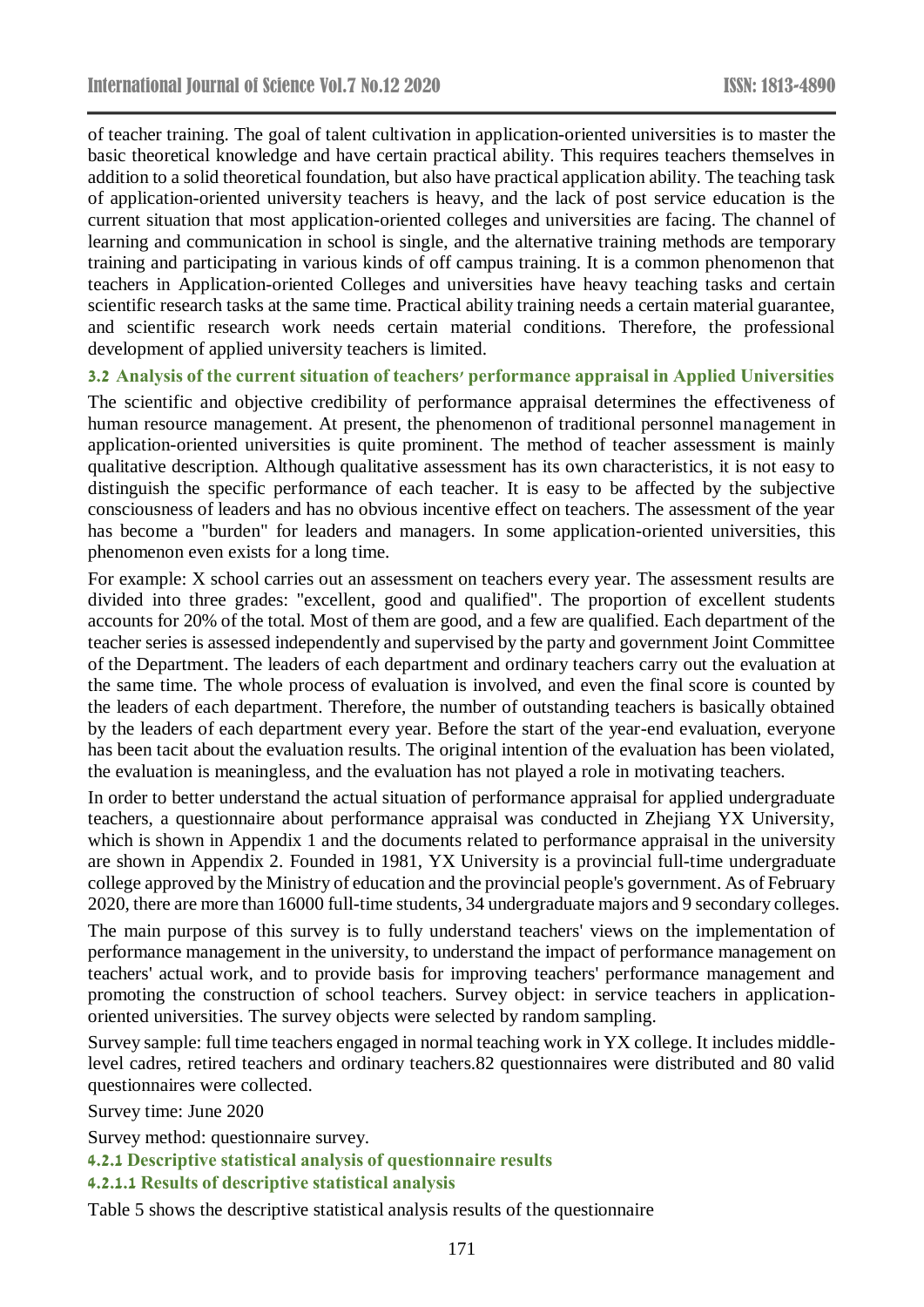| Table 5 Questionnaire results of teacher performance appraisal                                                      |                                                                |                                    |                                                                                                                                                                                                                                                                                                                                                |                                         |                                                            |                                         |                                    |                                     |
|---------------------------------------------------------------------------------------------------------------------|----------------------------------------------------------------|------------------------------------|------------------------------------------------------------------------------------------------------------------------------------------------------------------------------------------------------------------------------------------------------------------------------------------------------------------------------------------------|-----------------------------------------|------------------------------------------------------------|-----------------------------------------|------------------------------------|-------------------------------------|
| Questionnaire content                                                                                               | option                                                         | Number of<br>people<br>(percentage | option                                                                                                                                                                                                                                                                                                                                         | Number<br>of people<br>(percenta<br>ge) | option                                                     | Number<br>of people<br>(percenta<br>ge) | optio<br>n                         | Number of<br>people<br>(percentage) |
| Gender                                                                                                              | male                                                           | 16(20%)                            | female                                                                                                                                                                                                                                                                                                                                         | 64(80%)                                 | 40-50 years                                                |                                         | Over                               |                                     |
| Age                                                                                                                 | Under 30                                                       | 13(16%)                            | 30-40 years old                                                                                                                                                                                                                                                                                                                                | 45 (56%)                                | old                                                        | 15 (19%)                                | 50                                 | 7(9%)                               |
| title                                                                                                               | assistant                                                      | 9(11%)                             | lecturer                                                                                                                                                                                                                                                                                                                                       | 53(67%)                                 | associate<br>professor                                     | 13(16%)                                 | profe<br>ssor                      | 5(6%)                               |
| education<br>Clear the main contents                                                                                | doctor                                                         | 18(23%)                            | master                                                                                                                                                                                                                                                                                                                                         | 48(60%)                                 | undergraduate                                              | 14(17%)                                 |                                    |                                     |
| of the performance<br>appraisal of our school                                                                       | clear                                                          | 36(45%)                            | Not too clear                                                                                                                                                                                                                                                                                                                                  | 43(54%)                                 | unclear                                                    | $1(1\%)$                                |                                    |                                     |
| How to understand the<br>content of performance<br>school assessment                                                | College<br>official<br>notice                                  | 47(59%)                            | The leader<br>announced it<br>orally                                                                                                                                                                                                                                                                                                           | 27(33%)                                 | Colleagues<br>told me in<br>private                        | 3(4%)                                   | Do<br>not<br>under<br>stand        | 3(4%)                               |
| Is the assessment<br>standard reasonable                                                                            | reasonable                                                     | 30(37%)                            | Not very<br>reasonable                                                                                                                                                                                                                                                                                                                         | 47(59%)                                 | In urgent<br>need of<br>improvement                        | 3(4%)                                   |                                    |                                     |
| Whether to participate<br>in the standard<br>formulation and<br>whether the opinions are<br>adopted                 | Participated<br>but not<br>adopted                             | 21(26%)                            | No<br>participation,<br>but suggestions<br>can be put<br>forward, which<br>can be adopted<br>as soon as they<br>are reasonable                                                                                                                                                                                                                 | 32(40%)                                 | It's none of<br>my business<br>not to be<br>involved in it | 27(34%)                                 |                                    |                                     |
| Before the results of<br>performance appraisal<br>come out, do you get<br>the help and guidance<br>from the manager | often                                                          | 6(8%)                              | Sometimes                                                                                                                                                                                                                                                                                                                                      | 44(55%)                                 | very seldom                                                | 24(30%)                                 | never                              | 6(7%)                               |
| Do you get help from<br>professional teachers                                                                       | often                                                          | 18(22%)                            | Sometimes                                                                                                                                                                                                                                                                                                                                      | 44(55%)                                 | very seldom                                                | 6(8%)                                   | never                              | 12(15%)                             |
| Do you think the result<br>of performance<br>appraisal is fair and<br>reasonable                                    | fair and<br>reasonable                                         | 27(34%)                            | It's not fair and<br>reasonable                                                                                                                                                                                                                                                                                                                | 53(66%)                                 |                                                            |                                         |                                    |                                     |
| Do you feel conflict<br>with other social work<br>arrangements when you<br>achieve your goals                       | often                                                          | 3(4%)                              | Sometimes                                                                                                                                                                                                                                                                                                                                      | 47(59%)                                 | very seldom                                                | 18(22%)                                 | never                              | 12(15%)                             |
| Do you get feedback<br>and suggestions after<br>the evaluation                                                      | Managers<br>give clear<br>proposals<br>and<br>expectation<br>s | 6(8%)                              | The manager<br>conveyed his<br>opinions in<br>other ways                                                                                                                                                                                                                                                                                       | 30(37%)                                 | There are no<br>comments on<br>the<br>classification       | 21(26%)                                 | There<br>was<br>no<br>feedb<br>ack | 23(29%)                             |
| Will the evaluation<br>result affect the salary,<br>promotion and<br>appointment                                    | meeting                                                        | 68(85%)                            | can't                                                                                                                                                                                                                                                                                                                                          | 12(15%)                                 |                                                            |                                         |                                    |                                     |
| Do you have a better<br>understanding of the<br>school's philosophy<br>through the assessment                       | yes                                                            | 50(63%)                            | no                                                                                                                                                                                                                                                                                                                                             | 30(37%)                                 |                                                            |                                         |                                    |                                     |
| Does the assessment<br>help to improve<br>professional skills                                                       | yes                                                            | 3(4%)                              | It helps                                                                                                                                                                                                                                                                                                                                       | 53(66%)                                 | very seldom                                                | 21(26%)                                 | never                              | 3(4%)                               |
| Impact on colleague<br>relations                                                                                    | Intense<br>competition                                         | 3(4%)                              | Create a<br>competitive<br>atmosphere                                                                                                                                                                                                                                                                                                          | 21(26%)                                 | Make<br>colleagues<br>cooperate in<br>competition          | 27(34%)                                 | Almo<br>st no<br>impac<br>t        | 29(36%)                             |
| Can team cohesion be<br>enhanced by adding<br>team assessment content                                               | Certainly                                                      | 9(11%)                             | probably                                                                                                                                                                                                                                                                                                                                       | 62(78%)                                 | can't                                                      | $9(11\%)$                               |                                    |                                     |
| Comments on<br>Assessment                                                                                           |                                                                |                                    | They include restraining enthusiasm, working passively, improving wages and salaries, being more fair, fair and<br>transparent, politicizing Taihang, inclining dynamic balance to the front line, regular feedback, adoption of<br>suggestions, unbalanced treatment between administration and teachers, unreasonable index formulation, and | unreasonable wage structure             |                                                            |                                         |                                    |                                     |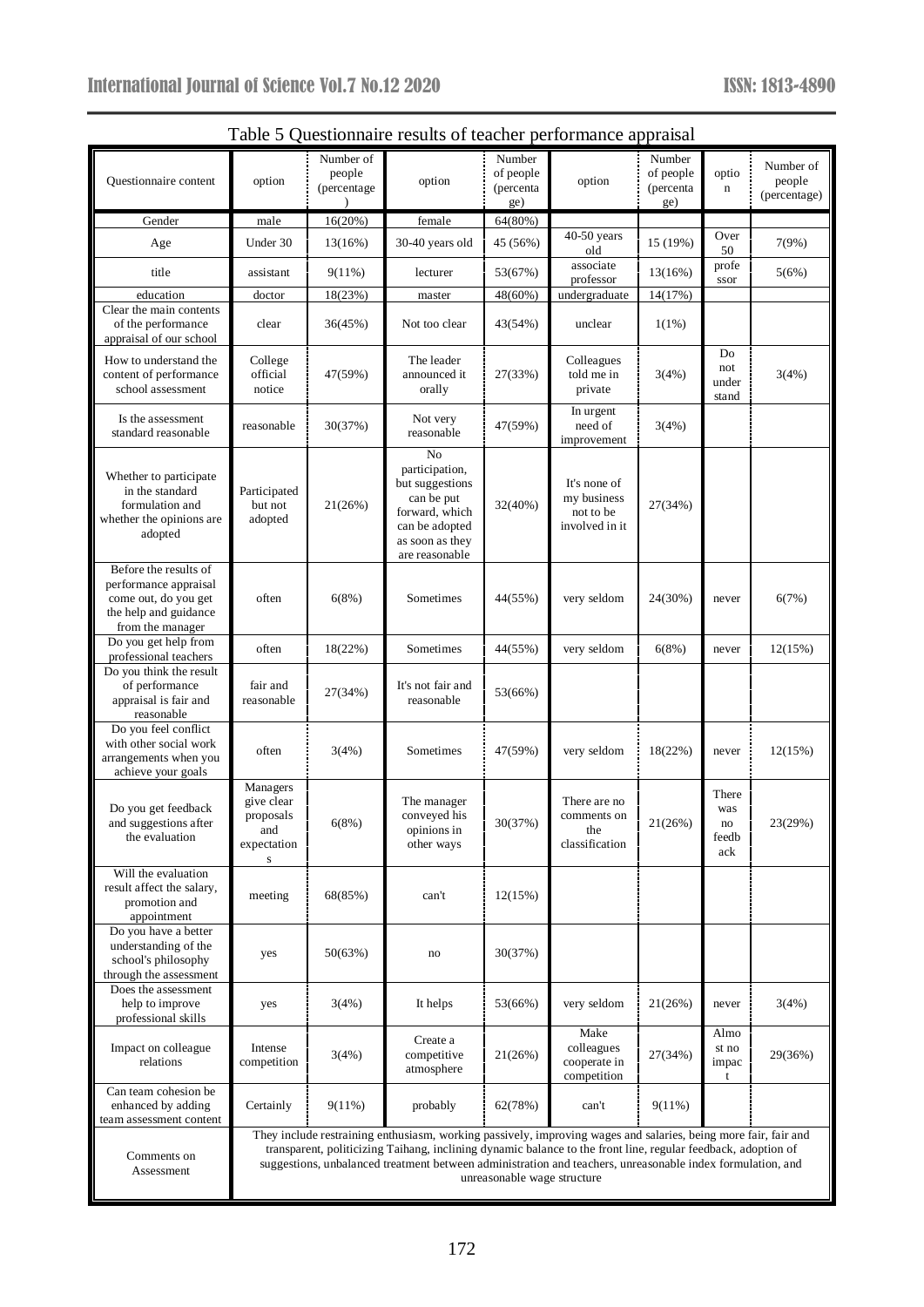According to table 5, the following conclusions are drawn:

(1) The basic situation of teachers: most teachers are under 40 years old, accounting for 78%.The proportion of lecturers' professional titles is 67%, and that of master's degree is 60%.Although the proportion of talents with high professional titles and academic qualifications has increased, there is still a lack of academic leaders and leaders.

(2) Assessment process: most of them are not very clear about the content of the assessment. More than half of the people understand the assessment content through the school official documents. 59% of the people think that the assessment standard is unreasonable, 26% of them participate in the formulation of the assessment standard and the adoption of the opinions, and 66% think that the assessment results are unfair. This shows that the openness, transparency, scientificalness and publicity of the assessment need to be strengthened.

(3) Appraisal result level: only 8% of the feedback got clear feedback from managers, and 55% did not receive obvious feedback. More than half of the people only knew the level of the assessment, which weakened the significance of the assessment and made the performance appraisal a mere formality. Assessment results will affect the interests of individuals, help professional promotion, and have a certain impact on the relationship between colleagues. If the team assessment is increased, the situation will be better, and it also plays a certain role in creating a working atmosphere.

Generally speaking, the current performance appraisal system is still lacking in the scientificalness of process management and the comprehensiveness of result feedback, and it has not achieved the expected effect. It is a mere formality and has not achieved its original purpose of openness, fairness and justice.

#### **4.2.2 Problems in the performance evaluation of teachers in Application-oriented Universities**

Combined with the questionnaire analysis, this paper summarizes the problems existing in the performance appraisal of application-oriented university teachers.

The performance appraisal of the vast majority of application-oriented universities still follow the traditional university evaluation system. However, there are often some misunderstandings in the performance appraisal. This paper discusses the starting point, purpose, function, subject, index, design scheme and result of performance appraisal in order to avoid unnecessary problems in teacher performance appraisal. However, the performance appraisal of teachers' work in application-oriented universities is a kind of person to person evaluation. In this process, there will be some mistakes, which will affect the evaluation effect. The problems of teachers' performance appraisal in application-oriented universities are summarized as follows.

#### **(1) The index of performance appraisal needs to be refined**

The main purpose of performance appraisal is to encourage, supervise and control. The frequency of assessment should not be one size fits all according to different assessment contents. Performance assessment should be linked with training, position, salary, welfare and other elements, and all teachers should pay attention to the learning and understanding of the content of performance appraisal.

#### **(2) Wrong purpose of performance management**

Although performance management is an important way to restrain teachers' behavior, the goals of schools and ordinary teachers are consistent rather than antagonistic. Performance management is more incentive oriented, and scientific reward and punishment design reflects the orientation of organizational culture. Excellent organizational culture is based on "opening flow" and supplemented by "reducing expenditure".

#### **(3) The subject of performance appraisal is not clear**

Is the subject of performance appraisal the assessment of each department in charge or the school human resources department? The relationship between the two must be clarified. The human resources department of the school is responsible for the development, improvement, supervision and file management of the performance appraisal system, so as to ensure the scientific and reasonable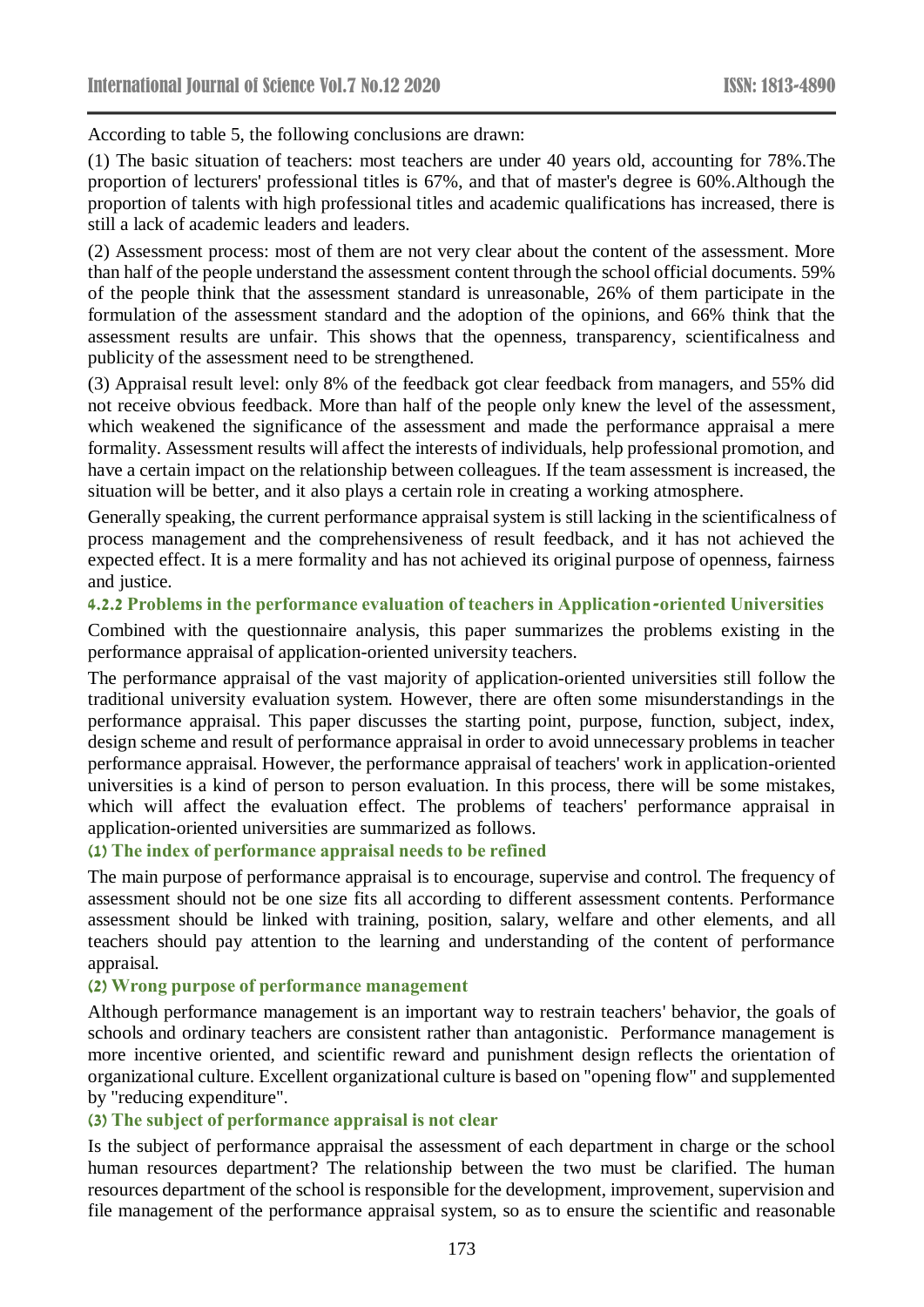development of this work. The competent departments at all levels are the most familiar with teachers' behavior, so they are the main executors of the assessment.

**(4) The index of performance appraisal is unreasonable**

① Application oriented universities only focus on quantitative indicators, not qualitative indicators.

② Key performance indicators are not established correctly.③ Empty generalization of key performance indicators.

**(5) Problems in the design of performance appraisal scheme**

① There is a one-way evaluation in the performance evaluation of application-oriented university teachers. There is only the assessment of the manager to the teacher, no assessment of the teacher to the manager, and no consideration of the feedback of the managed. ② Performance appraisal should run through the whole teaching process. ③ The standards of teachers' performance evaluation in application-oriented universities are too rough or too detailed. ④ Random selection of assessment tools.

**(6) Problems easily neglected in the process of performance appraisal** 

① The evaluation design ignores the cultural characteristics of the unit. ② it focuses on individual performance appraisal and ignores team assessment. ③ The content of performance appraisal is equal to the completion of all the work. ④ In the performance appraisal of application-oriented university teachers, they blindly follow the new international concepts and do not consider the applicability of the theory and method.

#### **(7) On the results of performance appraisal**

The most important part of assessment is the feedback of results, which is often ignored. The application of the assessment results is not strong, just a formality, and even put the results on the shelf, do not do any processing. The assessment results have no incentive and supervision effect on teachers, no help for the realization of organizational goals, and have little significance and waste human and material resources.

## **4. The index system of teachers' performance evaluation in application-oriented universities**

#### **4.1 Theoretical conception of performance evaluation index system for teachers in Application-oriented Universities**

Behaviorism psychology believes that the strengthened behavior will recur, while the non reinforced behavior will fade away [3]. If teachers' performance evaluation and salary payment are understood as strengthening the results of teachers' past behavior, then the teachers' behaviors included in the evaluation will be retained because of the reinforcement, and the behaviors not included in the evaluation will disappear because of being ignored. Good human resource management should include all aspects of the organization's expected contribution to the work into the evaluation system. Scientific and reasonable evaluation index should have four characteristics .The first is to reflect the actual contribution of employees to the organization as the starting point and destination; the second is to encourage the morale of employees; the third is to cover all aspects of employees' contribution; the fourth is to take quantitative indicators as the basis.

#### **4.2 Design of performance evaluation index system for teachers in Application-oriented Universities**

First, evaluate the working attitude of teachers. In the assessment process, we can refine this index into: ① teachers' attitude towards students. ② Teachers' attitude towards the subject. ③ Teachers' attitude towards school.

Second, the teaching effect of teachers. The evaluation indexes are: 1) teaching methods.② Teaching content. ③ Student achievement.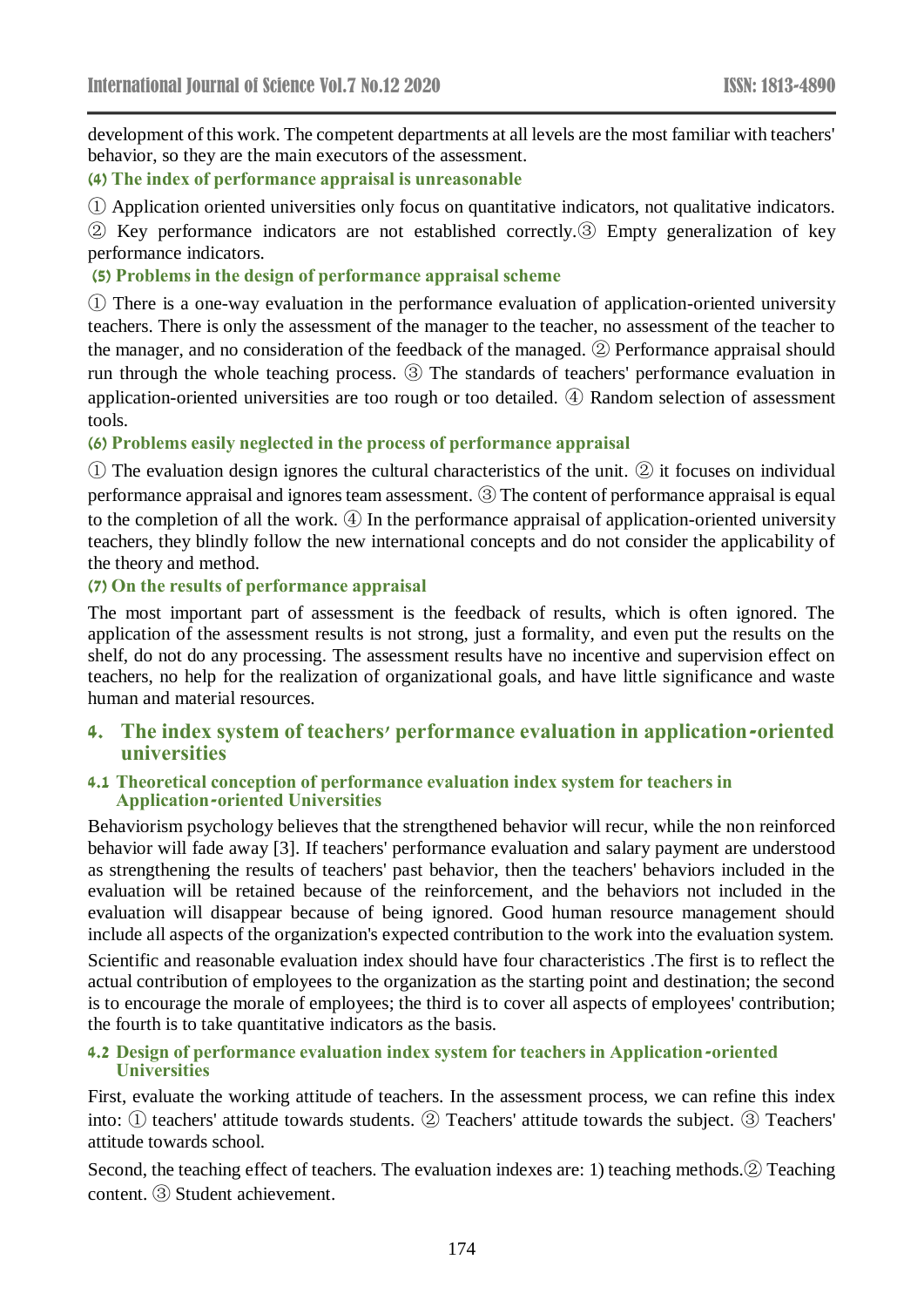Third, scientific research level. At present, application-oriented universities attach great importance to the quantity and quality of subjects, papers and publications.

Fourth, ideological and political performance. Ideological and political performance is the driving force of work, which can 't be ignored.

At present, most of the application-oriented colleges and universities often use the following two examples.

Table 6 is the standard format of year-end evaluation of X school, which can be used as a reference. It is more conventional and thick line, which is the basic form of assessment in general applicationoriented universities. Different schools have different work centers, and the distribution of scores will be different. Some schools have the form of additional points. The assessment results should be fed back to the examinees in a practical and realistic way.

Table 7 is the performance evaluation form of teachers in YX college. The evaluation content is also combined with the four aspects of morality, ability, diligence and performance. However, the form and content of the evaluation are different and relatively delicate. According to the actual needs of the school, there are more quantifiable contents. From this table, we can clearly see the details of the effect of teachers' work.

| Primary<br>indicators | Secondary indicators                              | Score          | Assessment criteria                                                         | remarks |  |
|-----------------------|---------------------------------------------------|----------------|-----------------------------------------------------------------------------|---------|--|
|                       | have ardent love for the motherland               | 3              | Energy $(3)$ basic energy $(2)$ unable $(0)$                                |         |  |
| Virtue 20             | Carrying out the party's educational policy       |                | Energy $(3)$ basic energy $(2)$ unable $(0)$                                |         |  |
|                       | Observe discipline and law                        | 3              | Energy $(3)$ basic energy $(2)$ unable $(0)$                                |         |  |
| branch                | Professional ethics as a model                    | 3              | Energy $(3)$ basic energy $(2)$ unable $(0)$                                |         |  |
|                       | working attitude                                  | $\overline{4}$ | Serious (4) basically serious (2) not<br>serious $(0)$                      |         |  |
|                       | Collaboration                                     | 4              | Energy $(4)$ basic energy $(2)$ unable $(0)$                                |         |  |
|                       | Educational workload                              | $\overline{3}$ | Foot $(10)$ insufficient $(3-7)$ no $(0)$                                   |         |  |
|                       | faculty load                                      | 10             | Foot $(3)$ insufficient $(1-2)$ no $(0)$                                    |         |  |
| Diligent 30           | Manage workload                                   | 3              | Foot $(3)$ insufficient $(1-2)$ no $(0)$                                    |         |  |
| branch                | Research workload                                 | 7              | Foot $(7)$ insufficient $(2-5)$ no $(0)$                                    |         |  |
|                       | Attendance                                        | 3              | Good (3) good (2) poor (0)                                                  |         |  |
|                       | Study hard                                        | 4              | Good (4) good (2) poor (0)                                                  |         |  |
|                       | Professional basic knowledge level                | $\overline{c}$ | Strong $(2)$ strong $(1)$ poor $(0)$                                        |         |  |
|                       | Application ability of professional<br>technology | 2              | Strong $(2)$ strong $(1)$ poor $(0)$                                        |         |  |
| Can 10                | <b>Educational ability</b>                        | $\overline{c}$ | Strong $(2)$ strong $(1)$ poor $(0)$                                        |         |  |
|                       | Teaching ability                                  | $\overline{c}$ | Strong $(2)$ strong $(1)$ poor $(0)$                                        |         |  |
|                       | Scientific methods                                | $\mathbf{1}$   | Good (1) good (0.5) poor (0)                                                |         |  |
| branch                | Management ability                                | $\mathbf{1}$   | Strong $(1)$ strong $(0.5)$ poor $(0)$                                      |         |  |
|                       | Achievements in Education                         | 5              | Complete as planned (5) partially<br>completed (3) not completed (0)        |         |  |
|                       | Teaching achievements                             | 15             | Completed as planned (15) partially<br>completed (5-10) not completed (0)   |         |  |
| Performance           | Achievements in scientific research               | 10             | Complete as planned (10) partially<br>completed $(3-7)$ not completed $(0)$ |         |  |
| 40 branch             | Management performance                            | 5              | Complete as planned (5) partially<br>completed $(3)$ not completed $(0)$    |         |  |
|                       | Extracurricular other work achievements           | 3              | Complete as planned (3) partially<br>completed (2) not completed (0)        |         |  |
|                       | Achievements in social work                       | 2              | Complete as planned (2) partially<br>completed (1) not completed (0)        |         |  |

Table 6 X school teacher assessment index system

Note:If there is no such work in the plan, the score will be shared in the first level index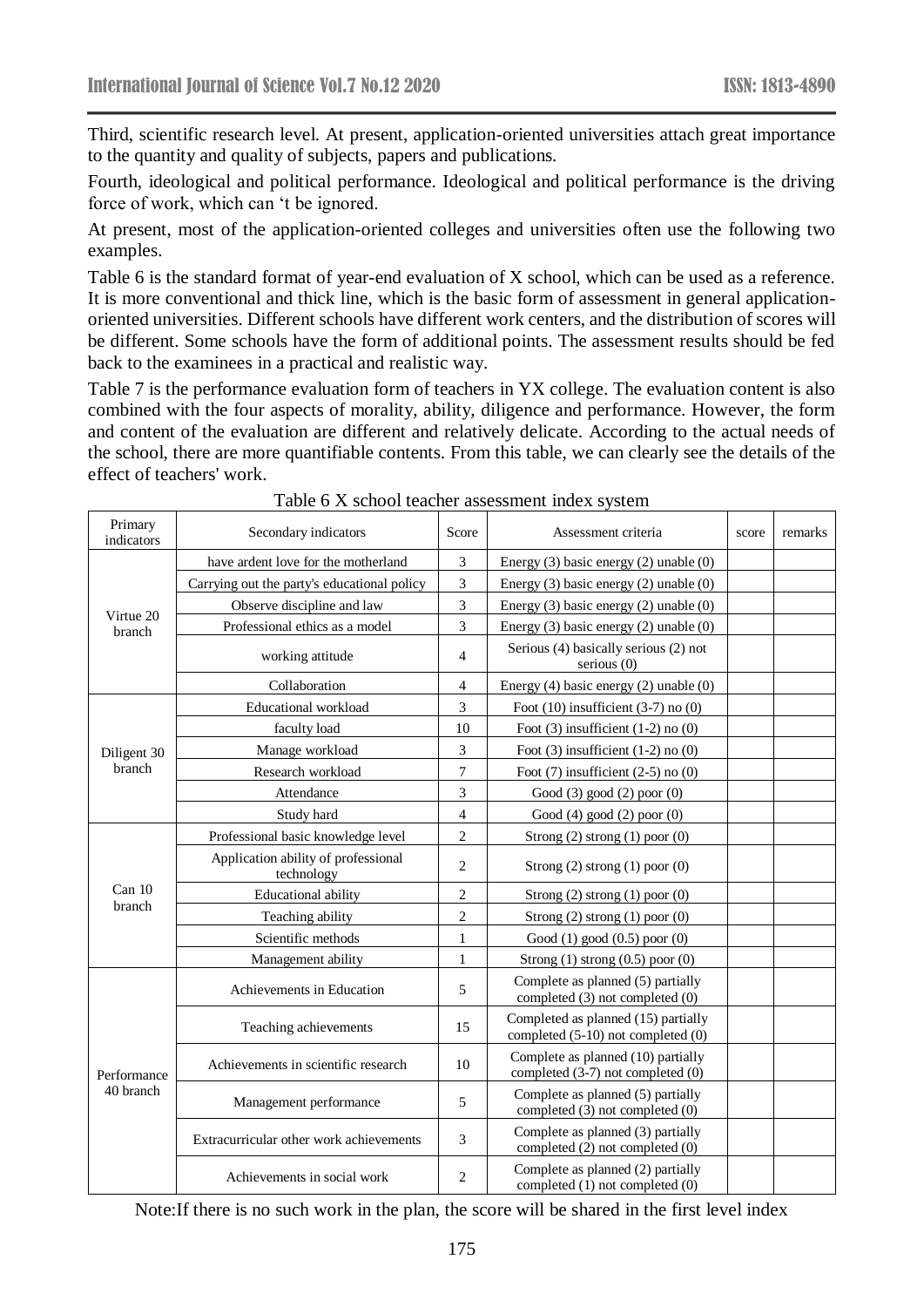The evaluation index system of teachers' teaching performance includes four first-class indicators: Teachers' ethics and style, teaching workload, teaching effect, teaching reform and research. Each level index has several secondary indicators and main observation points. The calculation formula of teachers' teaching performance score is  $s = s_1 + s_2 + s_3$ , where s is the total score of teachers' teaching performance, and  $S_1$  is the score of teaching workload,  $S_1 = s_{11} + s_{12}$ ; s<sub>2</sub> is the score of teaching effect,  $s_2 = s_{21} + s_{22}$ ; s<sub>3</sub>is the score of teaching reform and research,  $s_3 = s_{31} + s_{32}$ .

|  | Table 7 Self evaluation form of teachers' work performance evaluation in YX University |  |
|--|----------------------------------------------------------------------------------------|--|
|  | Ouantitative table of teachers' teaching performance $(s = s1 + s2 + s3)$              |  |

| class a<br>index                                          | Secondary<br>indicators                                                                                                             | Main observation<br>points                                               | 11011111111.00<br>computing method                                                                                                                                                                                                                                                                                                                                                                                                                                   |
|-----------------------------------------------------------|-------------------------------------------------------------------------------------------------------------------------------------|--------------------------------------------------------------------------|----------------------------------------------------------------------------------------------------------------------------------------------------------------------------------------------------------------------------------------------------------------------------------------------------------------------------------------------------------------------------------------------------------------------------------------------------------------------|
| morality and<br>$\cdot$ <sup>-</sup><br>Teachers<br>style | Professional ethics                                                                                                                 |                                                                          | The one vote veto system shall be implemented in case of any behavior<br>that damages the interests of the state, schools, students and teachers'<br>professional reputation, and causes adverse effects.                                                                                                                                                                                                                                                            |
| 2. Teaching workload S135<br>points                       | 1.1 Course<br>teaching S11<br>(full score of<br>25)                                                                                 | Theory Course<br>(practice course)                                       | S11calculated the total class hours of various teaching links according to<br>"Zhejiang Yuexiu foreign languages college teaching workload accounting<br>method". The teaching workload per capita of College (Department)<br>teachers is regarded as the standard teaching workload of the Department,<br>and the score is 100. Teaching workload per capita $=$ total teaching<br>workload / total number of full-time teachers and double shouldered<br>teachers. |
|                                                           | social practice<br>1.2 Other<br>Student competition<br>teaching S12<br>Community<br>(Full Score: 10)<br>guidance Sports<br>training |                                                                          | Each college (Department) formulates plans and calculates the workload<br>separately.                                                                                                                                                                                                                                                                                                                                                                                |
|                                                           | 2.1 Teaching<br>quality s21 (Full<br>Score: $30$ )                                                                                  | Students' evaluation<br>of teaching<br>College evaluation<br>of teaching | According to $s21$ = student evaluation score * 0.7 + college evaluation<br>score $*$ 0.3.                                                                                                                                                                                                                                                                                                                                                                           |
|                                                           |                                                                                                                                     | Teaching<br>Achievement<br>Award                                         | National level: first prize 100 points, second prize 80 points<br>Provincial level: first prize 70 points, second prize 60 points<br>Municipal level: first prize 40 points, second prize 30 points<br>School level: first prize 20 points, second prize 10 points                                                                                                                                                                                                   |
|                                                           |                                                                                                                                     | prominent teacher                                                        | National level: 10 points, provincial level: 6 points, municipal level: 4<br>points, school level: 2 points                                                                                                                                                                                                                                                                                                                                                          |
|                                                           |                                                                                                                                     | Famous teacher                                                           | National level: 10 points, provincial level: 6 points, municipal level: 4<br>points, school level: 2 points                                                                                                                                                                                                                                                                                                                                                          |
|                                                           |                                                                                                                                     | A rising star in the<br>teaching world                                   | National level: 8 points, provincial level: 5 points, municipal level: 3<br>points, school level: 1 point                                                                                                                                                                                                                                                                                                                                                            |
| 3、Teaching effect S2 40 points                            | 2.2 Teaching<br>work and                                                                                                            | Prize winning of                                                         | National level: 10 points for the first prize, 8 points for the second prize,<br>and 6 points for the third prize (if there is no award in the competition, the<br>teacher who wins the prize will be counted as 8 points)                                                                                                                                                                                                                                           |
|                                                           | guiding<br>students'<br>rewards and                                                                                                 | teaching skills<br>competition<br>(courseware                            | Provincial level: 6 points for the first prize, 5 points for the second prize,<br>and 4 points for the third prize (if no prize is given in the competition, 5<br>points shall be taken for the awarded teachers)                                                                                                                                                                                                                                                    |
|                                                           | punishments<br>S22 (Full Score:<br>10)                                                                                              | teaching plan and<br>other teaching basic<br>skills competition,         | Municipal level: 4 points for the first prize, 3 points for the second prize,<br>and 2 points for the third prize (if there is no prize in the competition, the<br>teacher who wins the prize will be counted as 3 points)                                                                                                                                                                                                                                           |
|                                                           |                                                                                                                                     | etc.)                                                                    | School level: 2 points for the first prize, 1 point for the second prize and<br>0.5 points for the third prize                                                                                                                                                                                                                                                                                                                                                       |
|                                                           |                                                                                                                                     |                                                                          | National level: first prize 10 points, second prize 8 points, third prize 6<br>points                                                                                                                                                                                                                                                                                                                                                                                |
|                                                           |                                                                                                                                     | Guide students to<br>compete in class A                                  | Provincial level: 6 points for the first prize, 5 points for the second prize<br>and 4 points for the third prize                                                                                                                                                                                                                                                                                                                                                    |
|                                                           |                                                                                                                                     | (half of class B)                                                        | Municipal level: 4 points for the first prize, 3 points for the second prize<br>and 2 points for the third prize                                                                                                                                                                                                                                                                                                                                                     |
|                                                           |                                                                                                                                     | Guiding students'<br>scientific research<br>projects                     | Published academic papers (students as the first author) of first-class<br>academic journals 10 points / article, core journals 6 points / article,<br>general journals 1 point / article                                                                                                                                                                                                                                                                            |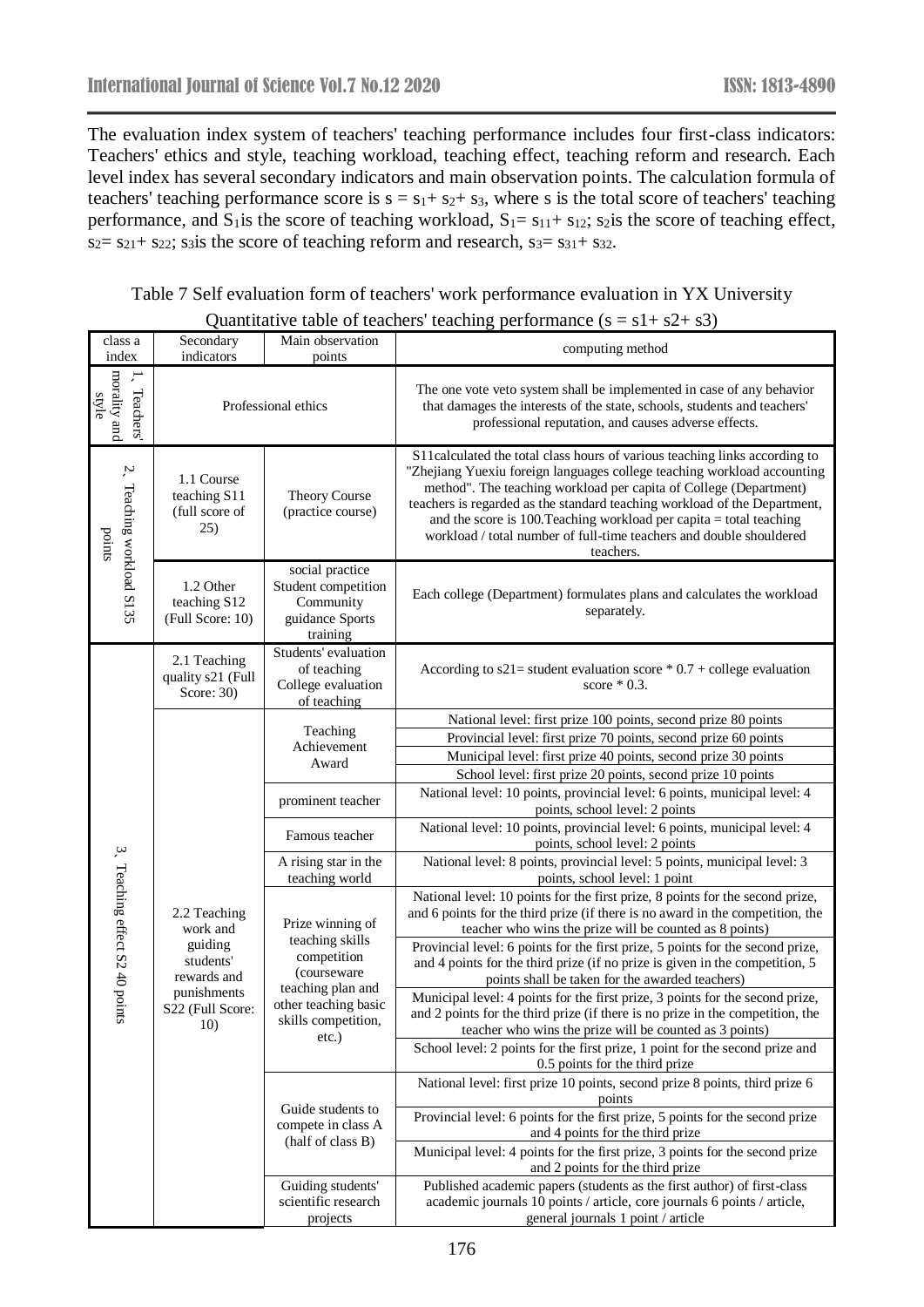| Project approval: national level: 2 points / project provincial level: 1.5                                                                                            |  |
|-----------------------------------------------------------------------------------------------------------------------------------------------------------------------|--|
| points / Project                                                                                                                                                      |  |
| City level: 1 point / project school level: 0.5 point / Project                                                                                                       |  |
| Conclusion: national level: 2 points / project provincial level: 1.5 points /                                                                                         |  |
| Project                                                                                                                                                               |  |
| City level: 1 point / project school level: 0.5 point / Project                                                                                                       |  |
| 3 points / time for grade 3 teaching accidents and 1 point / time for                                                                                                 |  |
| teaching errors.                                                                                                                                                      |  |
| Mistakes and<br>In school teaching inspection (including lectures, graduation thesis                                                                                  |  |
| accidents<br>(Design), examination papers, etc.) is called and criticized: 1 point / time                                                                             |  |
| will be deducted                                                                                                                                                      |  |
| National level: 100 points / year; provincial level: 60 points / year;<br>Specialty                                                                                   |  |
| City level: 40 points / year; school level: 20 points / year<br>construction                                                                                          |  |
| National level: 100 points / year; provincial level: 40 points / year<br>Curriculum                                                                                   |  |
| City level: 20 points / year; school level: 10 points / year<br>construction                                                                                          |  |
| National level: 50 points for project approval and 50 points for publication                                                                                          |  |
| Provincial level: 20 points for project approval and 20 points for                                                                                                    |  |
| publication<br>Textbook                                                                                                                                               |  |
| construction<br>Municipal level: 10 points for project approval and 10 points for<br>3.1 Teaching                                                                     |  |
| construction<br>publication                                                                                                                                           |  |
| S31 (full score<br>School level: 5 points for project approval and 5 points for publication                                                                           |  |
| of $15$ )<br>Construction of<br>National level: 100 points / year, provincial level: 60 points / year, city                                                           |  |
| teaching laboratory<br>level: 40 points / year                                                                                                                        |  |
| 4. Teaching reform and research S3 25 points<br>(base)                                                                                                                |  |
| Innovative<br>National level: 100 points / year, provincial level: 60 points / year, city                                                                             |  |
| <b>Experimental Zone</b><br>level: 40 points / year                                                                                                                   |  |
| for talent cultivation                                                                                                                                                |  |
| Teaching team<br>National level: 100 points / year, provincial level: 60 points / year, city                                                                          |  |
| level: 40 points / year<br>building                                                                                                                                   |  |
| National level: 50 points for project approval and 50 points for conclusion                                                                                           |  |
| Provincial and ministerial level: 20 points for project approval and 20                                                                                               |  |
| points for conclusion                                                                                                                                                 |  |
| Municipal Department Level: 10 points for project approval and 10 points<br>research project                                                                          |  |
| for conclusion<br>3.2 Educational<br>(including education                                                                                                             |  |
| reform and<br>School level: 5 points for project approval and 5 points for conclusion<br>reform)<br>scientific                                                        |  |
| Horizontal topics: 1 point for account receipt of 20000 yuan or less, 20000-<br>research S32                                                                          |  |
| 50000 points for receipt, 50000-100000 yuan for receipt, 100000-200000<br>(Full Score: 10)                                                                            |  |
| yuan for receipt, 200000-500000 yuan for receipt, 30 points for 500000-1<br>million yuan for receipt, and 40 points for 1 million yuan and above.                     |  |
|                                                                                                                                                                       |  |
|                                                                                                                                                                       |  |
| Research papers<br>First level academic journals 10 points / article, core journals 6 points /<br>(including education<br>article, general journals 1 point / article |  |

From the above two tables, it can be seen that the current index system design combines subjective and objective, the proportion of subjective judgment is still quite high in some colleges and universities, and the objectivity, fairness, science and rationality of the index system design still need to be strengthened.

## **5. The methods of performance appraisal for teachers in application-oriented universities**

#### **5.1 Methods of performance appraisal for teachers in Application-oriented Universities**

Nowadays, the extensive attention of all walks of life to the quality of higher education has made the evaluation of teachers heating up. People generally hope to start with the performance evaluation of teachers and ensure the quality of education by improving the efficiency and quality of teachers. However, our country started late in this respect. Since 1980s, many American colleges and universities have established perfect evaluation system, formulated clear evaluation policies, and increasingly enriched evaluation methods. We can learn from foreign advanced assessment methods.

Objective and key results (OKR) is a management tool and method to define and track objectives and their completion. It was adopted by Google in 1999, and used and promoted by many domestic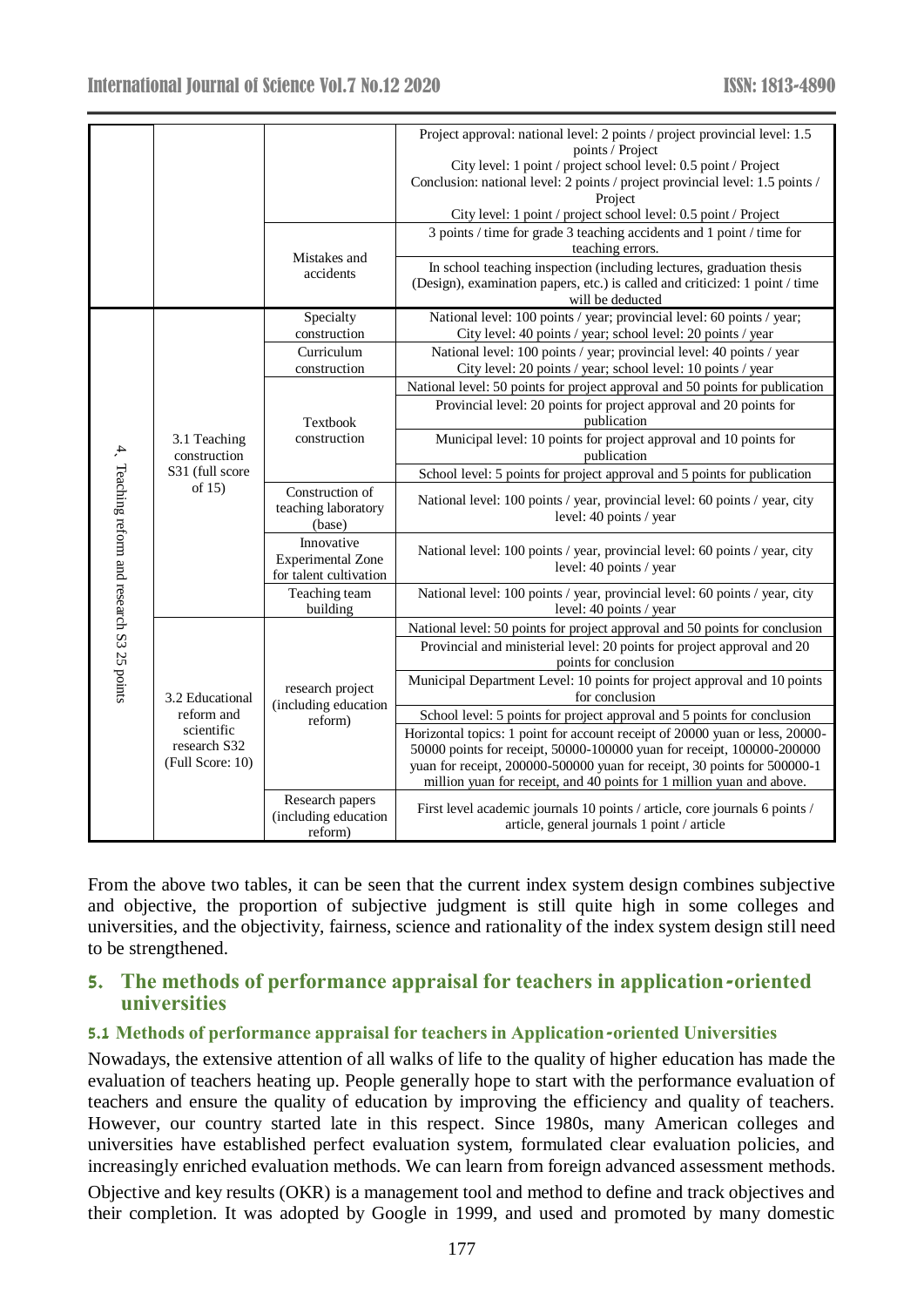companies in 2015, which has attracted the attention of the education sector in recent years. The 3S performance appraisal system put forward by Shixin Zhang and others is based on the OKR assessment, which puts forward three evaluation directions of "culture", "result" and "process". Compared with KPI assessment, OKR assessment has subjective initiative. OKR is "what I want to do", and KPI is "what I want to do". The idea of OKR is to set goals first, then define the required results according to the objectives, quantify the results and complete the assessment.

#### **5.2 Steps of teachers' performance evaluation in Application-oriented Universities Based on OKR**

#### **6.2.1. Formulate the strategic objectives of the school and develop the Balanced Scorecard**

The uncertainty of the external environment in the era of big data puts forward higher requirements for the strategic objectives of application-oriented universities. The OKR assessment of universities must be combined with the overall strategy of the University, so as to avoid the construction of teaching staff deviating from the track of strategic objectives of the University. Before OKR assessment, the strategic objectives are decoded into strategic map and balanced scorecard, so as to further clarify the school's annual goals.

## **6.2.2. Decompose department level objectives and clarify the key performance of each objective**

Using the value tree model, the objectives and indicators of strategic map and balanced scorecard are decomposed into each department of the school to form the objectives of each department. The objectives of each department must comply with the principles of SMART(specific, measurable, attachable, relevant and time bound), and discuss the key performance supporting the realization of objectives respectively. It is worth noting that the OKR assessment method emphasizes that grassroots teachers should participate in the strategic decision-making of the college and mobilize the enthusiasm of grass-roots teachers.

#### **6.2.3. Decompose the objectives to the grassroots teacher level and clarify the key performance of each goal**

The work goal of grass-roots teachers is the same as that of department level, and it also needs to conform to the SMART principle. Usually, the assessment is carried out from the four dimensions of "morality, ability, performance and efficiency". First of all, OKR performance appraisal takes abstract "ideological work" into the category of teacher performance appraisal. It is necessary to transform the content of ideological assessment into concrete evaluation criteria. We can use the scale and comparison method to quantify the indicators of "teacher's ethics and style", such as the concept of organization, the concept of discipline and other evaluation elements, in order to meet the measurable principle of smart. Secondly, the main contents of OKR assessment are "teaching work, research work and service work". The key performance indicators can be transformed into measurable unit indicators by formulating relevant documents of teacher management and refining management documents. For example, teaching workload is divided into curriculum teaching and other teaching, and other teaching is decomposed into social practice, student competition, community guidance, sports and art training, etc. The weight of different parts is represented in the form of integral, so as to change the current situation that grass-roots teachers only pay attention to the formal learning in the classroom and ignore the informal learning after class. At the level of educational reform and scientific research, there are many types and different levels of scientific research achievements. In order to measure the value of achievements more scientifically and fairly, we should not only identify the quantitative dimension of scientific research quantity, but also identify the invisible quality dimensions such as achievement level and research difficulty.

### **6.2.4. Regular review of OKR assessment process and evaluation of assessment results**

The examination time of application-oriented universities is usually limited to semester or academic year. The evaluation and feedback of OKR assessment results of teaching units and teachers is the last link and the most important step in the whole assessment process. Regular review of the assessment process is mainly to ensure that the evaluation process is scientific and reasonable and the evaluation results are fair and fair. The feedback of assessment results needs to pay attention to the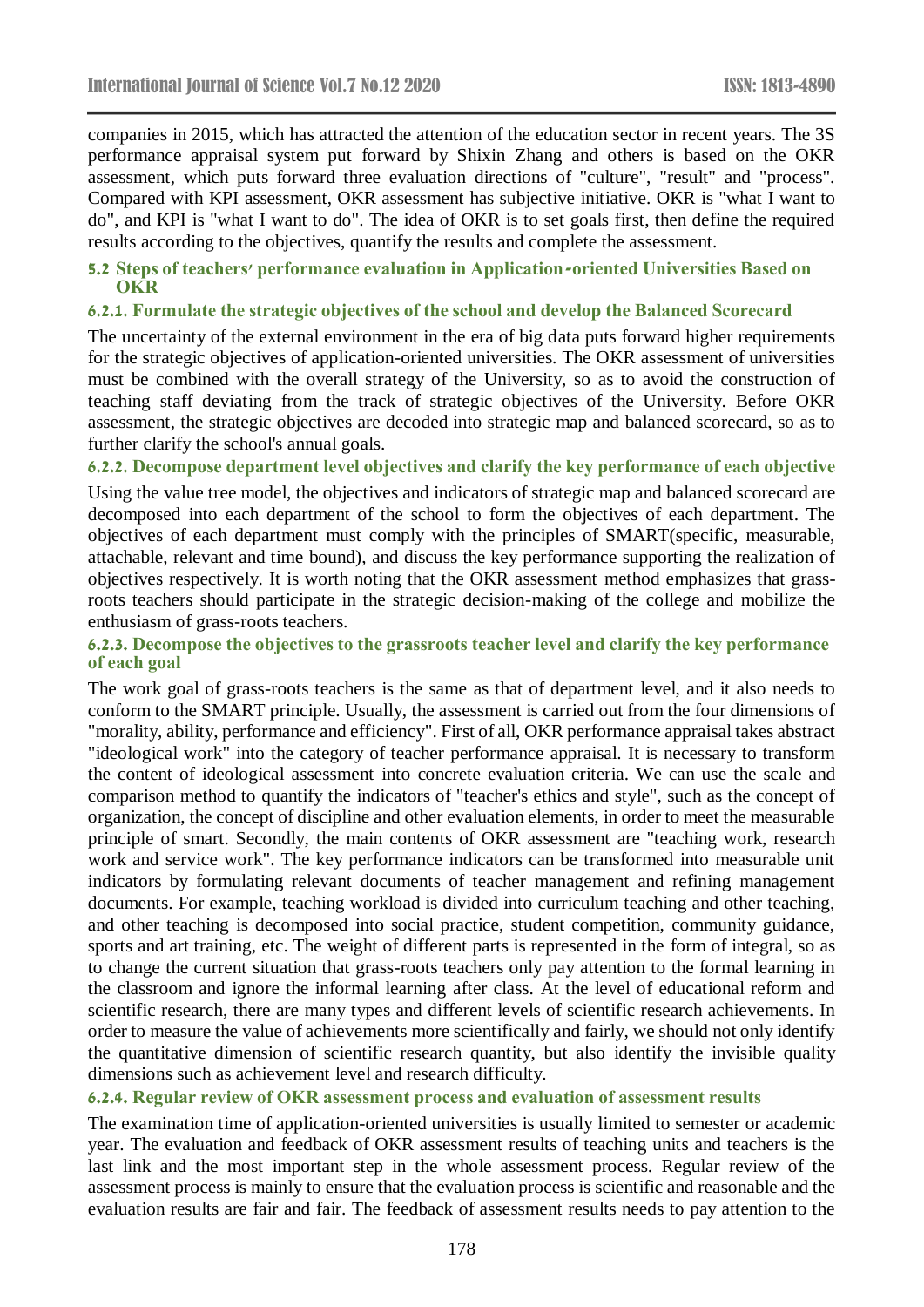specific ways and methods of feedback, clarify the performance gap between individual teachers, and help teachers formulate their goals and adjust their working methods in the next assessment cycle.

#### **5.3 Supplement of performance appraisal methods for teachers in Application-oriented Universities**

In addition to the above-mentioned OKR assessment steps, the performance evaluation of applicationoriented university teachers can also use SPSS and other statistical methods.

The application-oriented universities in the performance evaluation of teachers using SPSS software can play a multiplier effect. In the process of evaluation, teachers' performance should be graded and graded. The cluster analysis in SPSS can clearly and easily display the assessment results,

The research and discussion of this paper mainly focuses on the current situation and problems, objectives, index system and assessment methods of teachers' performance evaluation system in application-oriented universities

(1) This paper expounds the importance of establishing the performance appraisal of teachers in application-oriented universities, and presents the necessity and inevitability of the construction.

(2) This paper expounds the author's understanding and Consideration on the construction of performance appraisal system for teachers in application-oriented universities, and puts forward a comprehensive performance appraisal system.

(3)This paper makes a clear and detailed introduction to the theoretical difficulties and obstacles existing in the current performance appraisal field, shows the existing difficulties in front of people, provides the direction of thinking, and strengthens the guiding role of theoretical research and practical operation.

(4) In the aspect of how to improve the performance appraisal of application-oriented university teachers, this paper puts forward some targeted countermeasures, trying to approach the objective reality and narrowing the gap between theory and practice.

But at the same time, there are still many problems to be solved. It is reflected in the following aspects:

(1)The establishment of a comprehensive performance appraisal system is the core issue of the study. Although the writing intention of the paper is clear, it does not clearly explain the internal relationship of various performance appraisal measures, nor solve the problem of the relationship between the measures and theory. It only builds a preliminary macro framework, and the real system has not been completed.

(2) It has not been able to outline the structure of the components of the performance appraisal system of Application-oriented Undergraduate Colleges and universities, and has not reflected the corresponding position and value weight image of each performance appraisal measure. Therefore, it is difficult to put their respective positions in the implementation process, properly balance and handle various complicated relationships.

(3) We have a clear understanding of the problems existing in the performance appraisal of teachers in Application-oriented Universities in China, and put forward some pertinent opinions and solutions. However, the internal relationship of all the problems has not been elaborated, and the countermeasures proposed also have their own problems.

## **References**

- [1] Department of development and planning, Ministry of education, Shanghai Academy of Educational Sciences. Green paper on Applied Undergraduate Education in China in 2002. Published by Shanghai Education Press, 2003.
- [2] Guoyao Tong. Practice and Thinking on strengthening the construction of teaching staff in Applied Undergraduate Colleges and universities [Journal of Zhejiang Shuren University, 2004. (4).